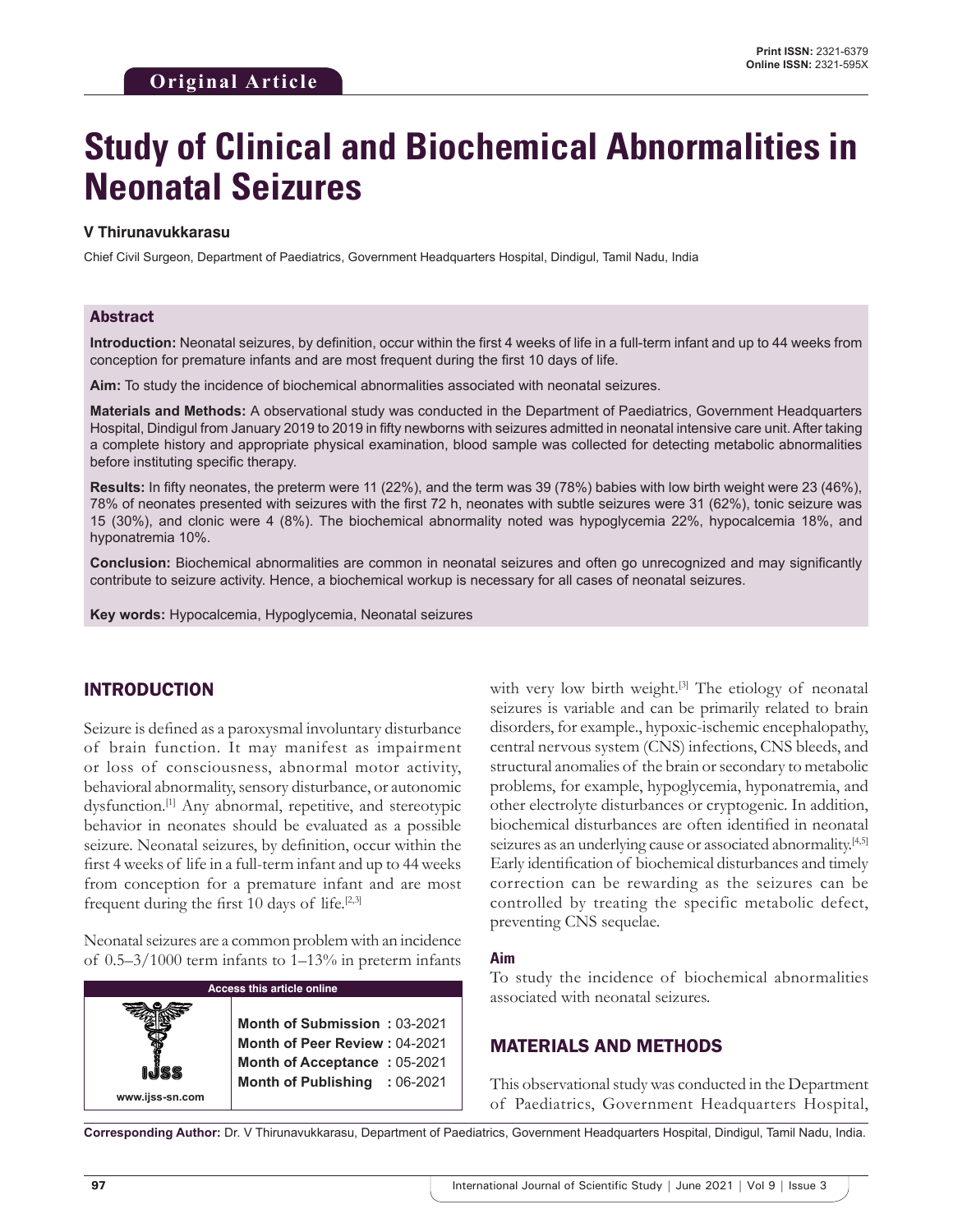Dindigul from January 2019 to 2019 June; neonates with seizures admitted to the neonatal intensive care unit.

Detailed antenatal, natal, and postnatal history was taken as per the proforma enclosed. Baseline characteristics of convulsing neonates, including sex, gestational age, birth weight, head circumference, and length, were recorded at admission. Clinical details were recorded, i.e. age at onset of seizures, duration of seizure, number, and type of seizure. Clinical details of each seizure episode were recorded, such as age at onset of seizures, duration of seizure, number, and type of seizure. The seizure was classified into subtle, focal clonic, multifocal clonic, tonic, and myoclonic, per Volpe criteria.

All the cases were subjected to the following investigations - Complete blood count, blood glucose, serum calcium, serum magnesium, serum sodium, serum potassium, were done when indicated.

Data were collected and presented as mean, standard deviation, frequency, and percentage.

# RESULTS

In this study, fifty neonates presented with seizures were included in the study, the male was 25 (50%), and the female was 25 (50%) [Figure 1].

In fifty neonates, the preterm were 11 (22%), and the term was 39 (78%) [Figure 2].

In fifty neonates, babies with low birth weight  $(<2.5 \text{ kg})$ were  $23(46\%)$ , and with normal birth weight ( $>2.5$  kg) were 27 (54%). The mean birth weight was 2.82 kg [Figure 3].

In our study, the onset of seizures within 24 h was 12 (24%), 24–72 h was 27 (54%), 72 h to 1 week was 9 (18%), and  $>1$  week was 2 (4%) [Figure 4].



**Figure 1: Gender distribution**

In fifty neonates, the number of neonates with subtle seizures was 31 (62%), tonic seizure was 15 (30%), and clonic was 4 (8%) [Figure 5]. In fifty neonates, hypoglycemia was reported in 22% of neonates, followed by hypocalcemia in 18% neonates, hyponatremia in 10% of neonates, hypomagnesemia in 4% of neonates, hypernatremia in 4% of neonates, and hypoglycemia with hypocalcemia in 2% of neonates [Figure 6].

#### **DISCUSSION**

A seizure is not a disease but rather a symptom of CNS disturbance resulting from either local or systemic causes. In the newborn infant, seizures are often the signal of an underlying disease process that may produce irreversible cerebral damage. Therefore, it is important to diagnose and treat specifically the underlying cause of a seizure before such damage occurs.<sup>[5]</sup>



**Figure 2: Term distribution**



**Figure 3: Birth weight distribution**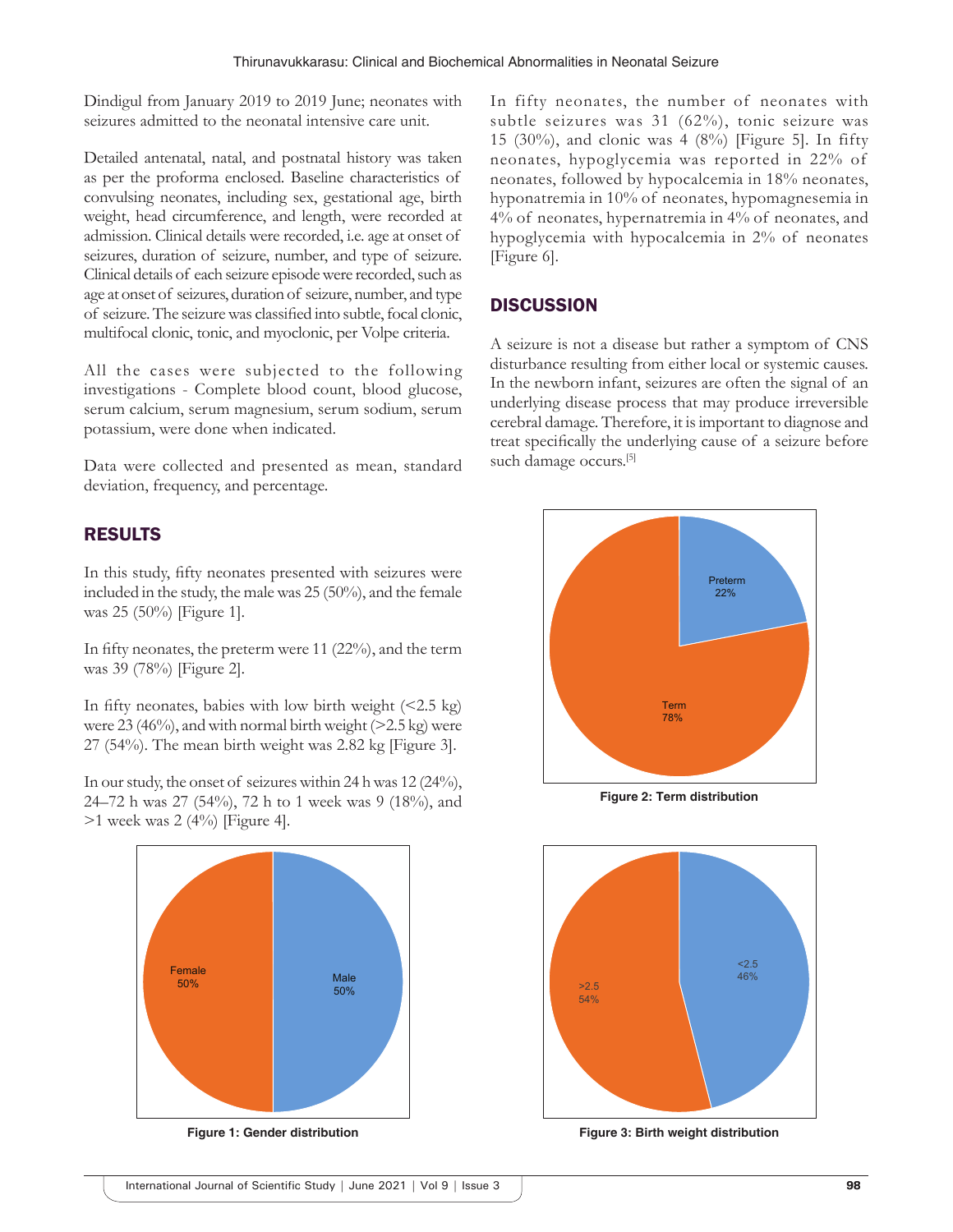The majority of neonates with seizures in my study were full-term neonates. A similar observation was seen



**Figure 4: Onset of seizure distribution**



**Figure 5: Type of seizures distribution**

in Aziz *et al.*,<sup>[6]</sup> where term babies constitute 65% and preterm 35%. Park *et al*.<sup>[7]</sup> and Das and Debbarma<sup>[8]</sup> reported a much higher incidence in term babies compared to preterm neonates. In a study by Al Marzoki 93.1% were weighting >2500 g, 2.3% were very low birth weight. In our study, 54% of neonates were weighing  $>2500 \text{ g.}^{[9]}$ 

In a study by Aziz *et al*., 83 neonates (83%) presented with seizures within the first 72 h of life.<sup>[6]</sup> Rose and Lombroso also found early-onset seizures in 75 (50.33%) babies, whereas Coen *et al*. found that 81% of babies had early-onset seizures, similar to the present study.<sup>[10,11]</sup> In our study, 78% of neonates presented with seizures with the first 72 h.

Sudia *et al*. where subtle seizures occurred in 63.33% followed by generalized tonic in 19.33% and multifocal clonic in 10% of neonates.[12] Das and Debbarma in their studies on neonatal seizures, also observed subtle seizures to be the most common type contributing about 42.6%, followed by tonic in 33.9%, and clonic in 15.7% of neonates.<sup>[8]</sup> Various studies by Yadav *et al.*,<sup>[13]</sup> Park *et al.*,<sup>[7]</sup> and Nawab and Lakshmipathy<sup>[14]</sup> also reported subtle seizures to be the most common type observed in their studies which were comparable with my study.

In our study, hypoglycemia was reported in 22% of neonates, followed by hypocalcemia in 18% neonates, hyponatremia in 10% of neonates, hypomagnesemia in 4% of neonates, hypernatremia in 4% of neonates, and hypoglycemia with hypocalcemia in 2% of neonates, which is similar with the findings published by Kumar *et al*., Sood *et al*., Arunkumar *et al*., Madhusudhan *et al*. and Yadav *et al*. [15-19]



**F***igur***e 6: Biochemical abnormalities distribution**